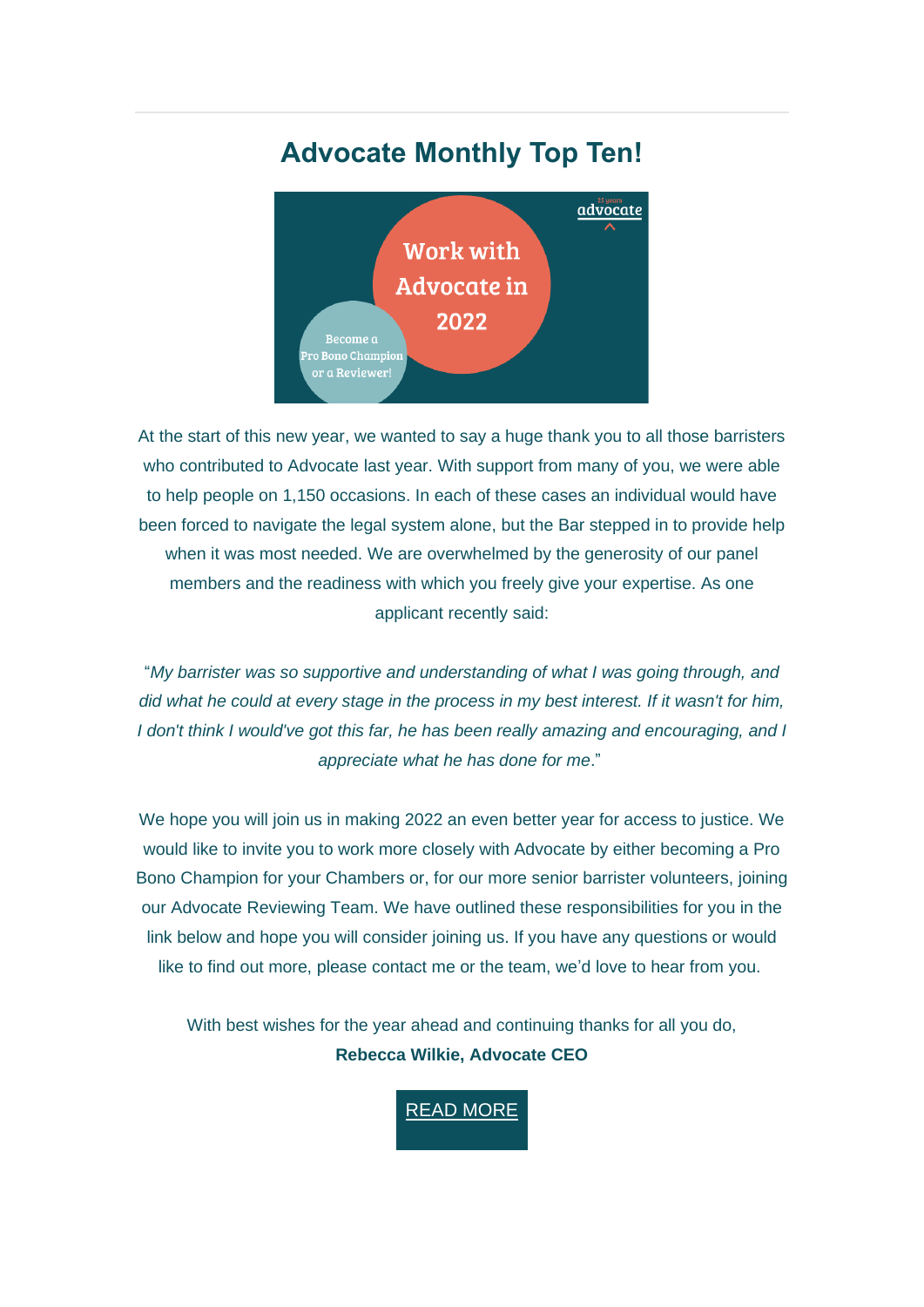

**Employee's disability led to unfair dismissal: Tony's story**

Tony's job led to spinal problems and an operation, but when he asked for more reasonable adjustments, his employer dismissed him on the grounds of incapability despite 11 years of service. Thankfully, a barrister and a solicitor at the RCJ Advice were able to help.



**In praise of the Chambers' Professionals**

Advocate cannot speak highly enough of the wonderful Chambers Professionals who regularly work with us. The role they play in placing pro bono cases is essential. Read more to hear from our 2021 award nominees, and please get in touch if you're interested in working with us.

## [Read](https://weareadvocate.org.uk/news/in-praise-of-the-chambers-professionals.html) More

[Read](https://weareadvocate.org.uk/what-we-do/applicant-stories/tonys-story.html) More

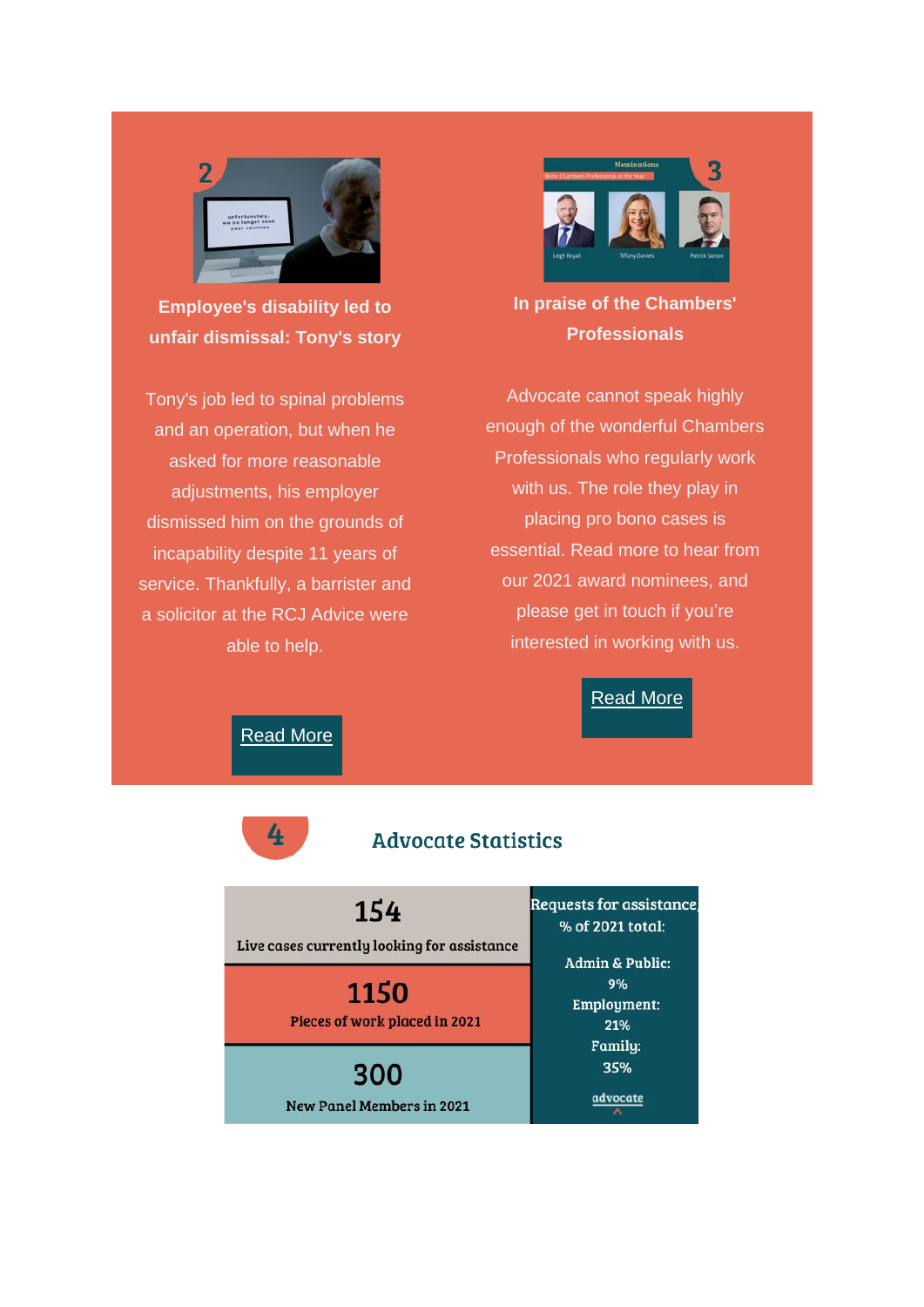#### **Advocate welcomes new trustees**

After a busy year celebrating our 25th anniversary, we are delighted to have appointed three new trustees to help develop our strategy for the years ahead. Meet our new trustees for 2022.



### READ [MORE](https://weareadvocate.org.uk/news/meet-advocates-new-trustees.html)



#### **Barrister Profile: Daniel Grütters**

Daniel Grütters from One Pump Court won the Young Pro Bono Barrister of the Year in 2021 for his extraordinary range of pro bono work. He took his first case on the first day of his second six and has been busy ever since. You can read more about his inspiring work.

### READ [MORE](https://weareadvocate.org.uk/volunteer/volunteer-stories.html)